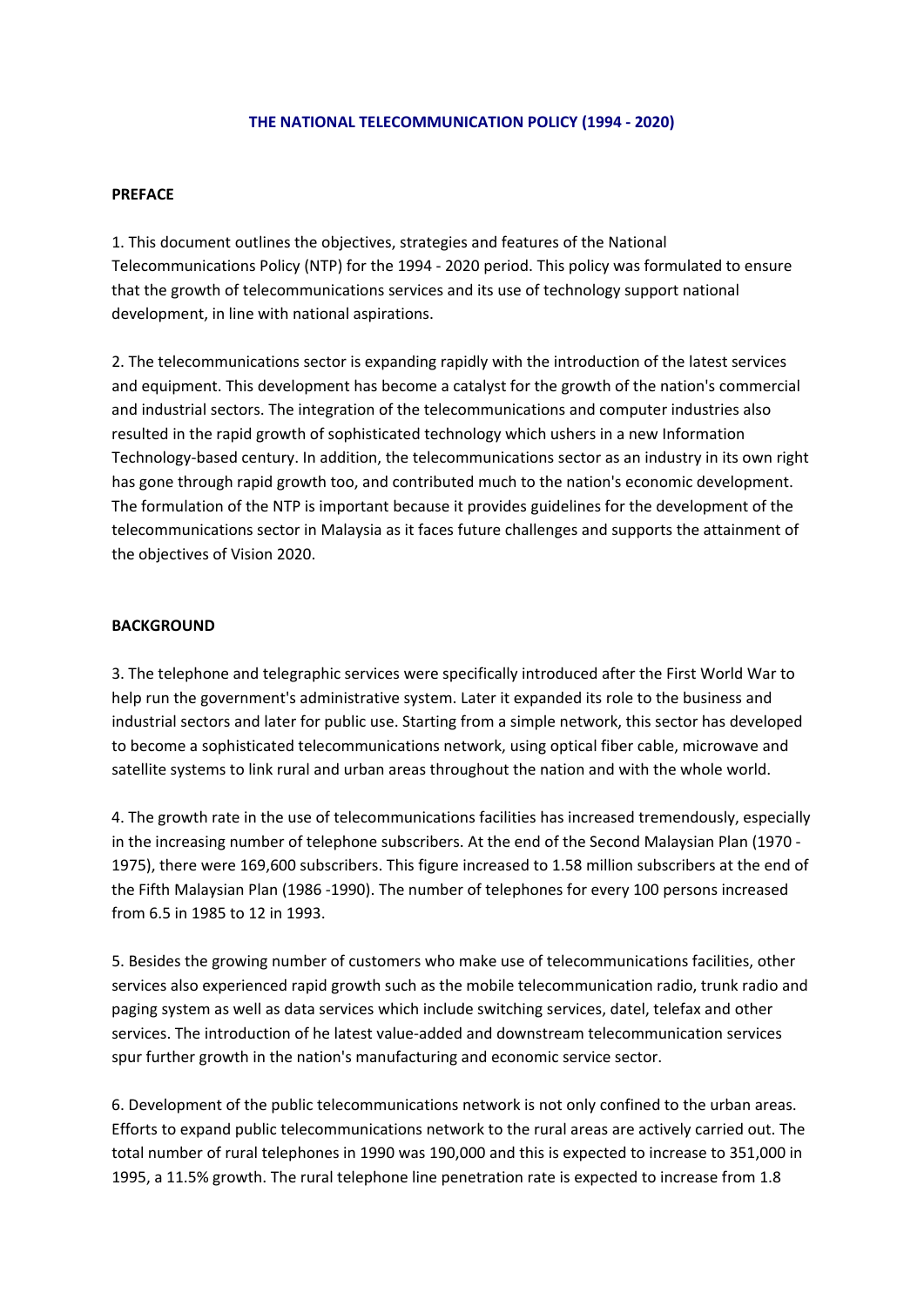telephones for every 100 persons in 1990 to 3.1 telephones for every 100 persons in 1995.

7. The expansion and development of telecommunications services are important for the growth of the industrial and service sectors. To modernise and to increase telecommunications service growth rate, a competitive element was introduced in stages. The first step involved the incorporation of Telekom Malaysia in 1987 as a government‐owned company. Later, new companies were licensed to provide certain services such as mobile cellular telephones, pagers, trunked radio, two‐way radio system and other value‐added services.

8. The Energy, Telecommunications and Posts Ministry is responsible for the formulation of policies and the planning of future long-term course of the telecommunications sector, while the Malaysian Telecommunications Department (JTM) is responsible for the supervision of the telecommunications sector. The JTM also encourages competition and ensures an orderly and efficient development or the telecommunications industry. These are in addition to the work done in licensing and enforcement.

# **THE NATIONAL TELECOMMUNICATION POLICY (1994 ‐ 2020)**

9. The NTP will function as a catalyst towards the growth and development of the telecommunications sector in its efforts to become a modern,sophisticated and dynamic sector.

10.The NTP will formulate general outlines for the development of the telecommunications sector not only at national but also at international levels. This will serve as guidelines to all parties involved including providers, investors and the Government particularly with regards to the requirements of investment, human resource development, network and service facilities, absorption of new technology and research and development.

11. At the national level, the NTP will coordinate the emergence of a competitive atmosphere in an orderly manner to ensure the optimum use of the country resources. For the domestic service, the NTP will outline the creation of quality, high technology, cost effective and sophisticated telecommunications services at par with that found in developed countries.

12. In the international arena. the NTP will ensure that Malaysia is regarded as a competitive telecommunications service supplier and a premier market leader known throughout the Asia Pacific region and the world.

# **THE MISSION AND OBJECTIVES OF THE NATIONAL TELECOMMUNICATIONS POLICY**

# 13. Mission Statement

The NTP will be the main catalyst towards the creation of an information‐rich and intelligent nation.

14. The objectives of the NTP are divided into macro and micro objectives.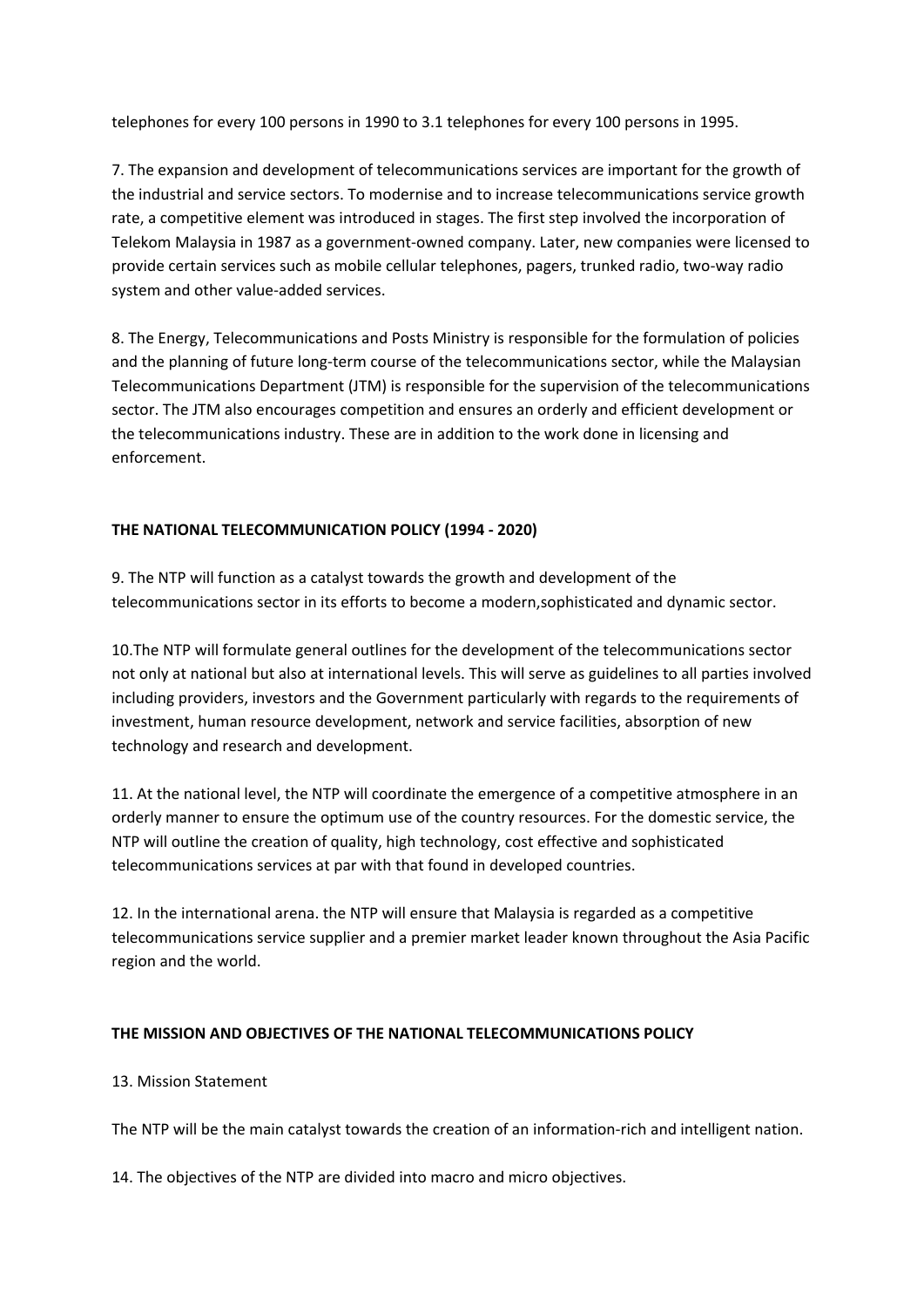### 14.1 Macro Objective

The macro objectives supports the National Development Policy is aims of national unity. and integration by encouraging interaction between the races and regions through telecommunication facilities and services. In addition, the NTP also helps to realize the objectives of Vision 2020 in creating an educated and information‐rich society through the application of modern and sophisticated telecommunications network. The dissemination and expansion of information technology will produce a society capable of contributing towards the development of new technology to enhance the country's economic and industrial growth. Besides information technology, the application of all types of telecommunications technology in all sectors of the nation's economy will be enhanced.

#### 14.2 Micro Objective

The micro objectives are for the:

14.2.1 Provision of modern, sophisticated and quality communications services at a reasonable cost.

14.2.2 Ensuring that telephone services are expanded to the rural and urban population at a reasonable cost.

14.2.3 Ensuring that the telecommunications infrastructure is adequate and effective in supporting the country's industrialisation efforts.

14.2.4 Encouraging the growth of value‐added services.

14.2.5 Ensuring that human resource development is in tandem with the needs of the telecommunications sector.

14.2.6 Ensuring that local manufacturing industries for the manufacturing of telecommunications equipment continue to expand and grow.

14.2.7 Ensuring the use of local products by the telecommunications sector.

14.2.8 Encouraging research and development (R & D) to facilitate the absorption of new technology and to upgrade telecommunications facilities and services.

14.2.9 Promoting better ties between nations towards making Malaysia an international telecommunications hub.

14.2.10 Encouraging the healthy participation of telecommunications companies in the international market and investment in other countries in the fields of telecommunications.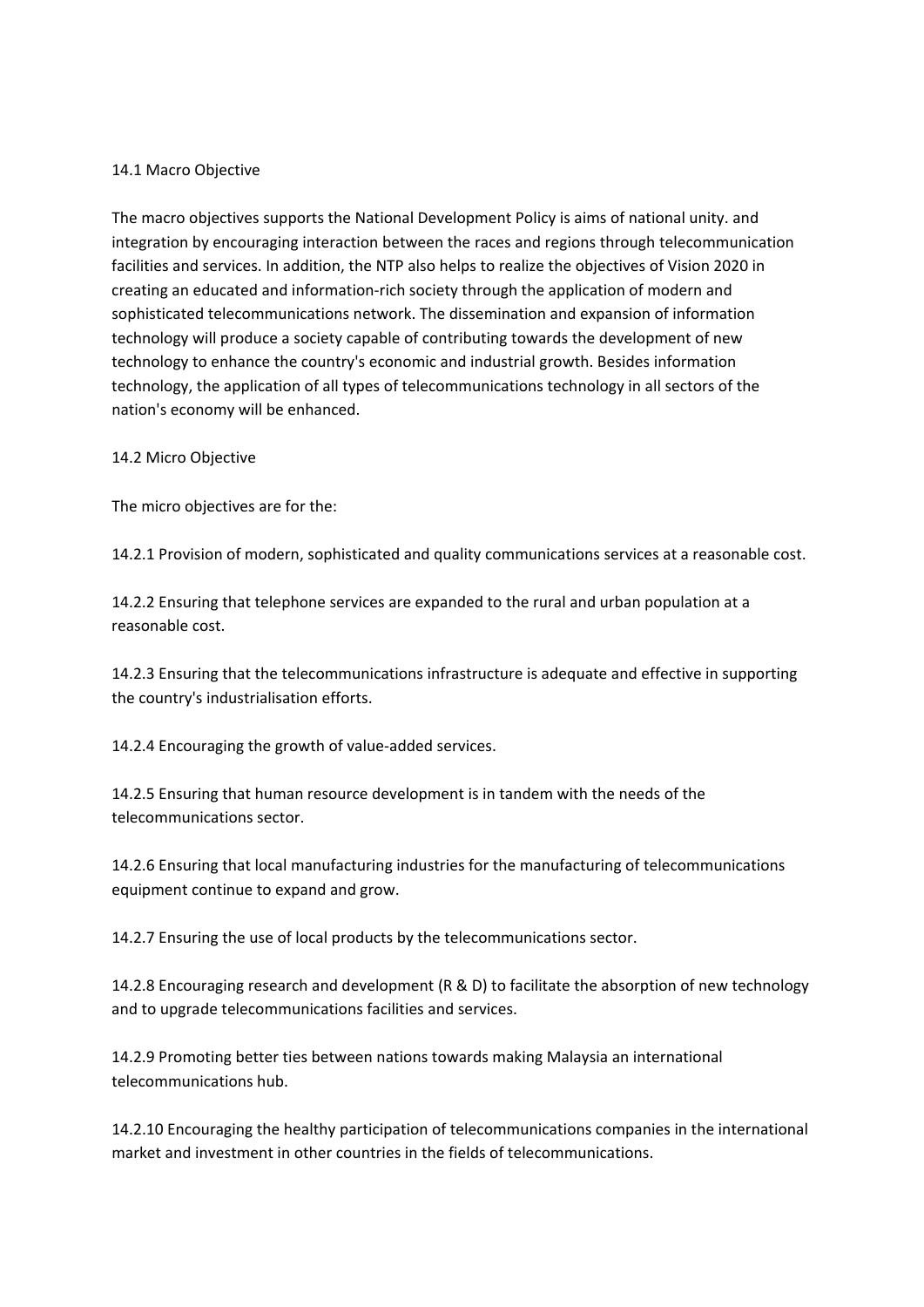14.2.11 Ensuring that radio telecommunications spectrum resource management is administered in an effective and fair manner.

14.2.12 Encouraging the active participation of bumiputera entrepreneurs in the development of all sectors of telecommunications, in line with the government's policy to create a Bumiputera Business and Industrial society.

### **STRATEGIES**

15. The close relationship and cooperation between the Government and private sector are critical to the development of the telecommunications sector and the realisation of the objectives of the National Development Policy. Therefore, the NTP's strategies are based on the Government‐Private sector synergy, working together to create a modern, sophisticated, efficient and productive telecommunications sector in making available services to every segment of society at a reasonable cost. The following strategies are identified to help attain the objectives of the NTP.

15.1 Expansion of Services in a Systematic and Comprehensive Manner

15.1.1 The target of the telephone lines penetration rate for the nation by the year 2020 is fixed at 50 telephones for every 100 persons. The rate is fixed at 25 telephones for every 100 persons for the rural areas. This target is to be achieved through an increase in basic facilities, an expansion of existing telecommunications network and provision for new ones.

15.1.2 The Government will license certain companies if necessary to supply certain infrastructure and services in accordance with the long term plans of the telecommunications sector. An integrated and reliable transmission network that covers the whole nation and capable of providing voice, video, data and imaging services will be expanded .

15.1.3 The Government will revise the rates and tariffs for all telecommunications services from time to time so that the cost of the services is reasonable and at par with those charged by neighbouring countries and the international market.

15.1.4 In the long term, the telecommunications network will expand to include fibre optic, microwave network and satellite systems. In addition,competition in the supply of telecommunications network infra‐structure will be encouraged in an expanding market that attracts a growing number of users.

15.1.5 The realisation of social objectives in particular to increase and upgrade rural telecommunications facilities will not be neglected, and indeed all licensed telecommunications companies especially the carrier‐network provider are responsible to achieve this end.

15.2 Development of a Strategic and Export‐Oriented Manufacturing Industry

15.2.1 To strengthen the nation's economic growth and spur technological transfer, local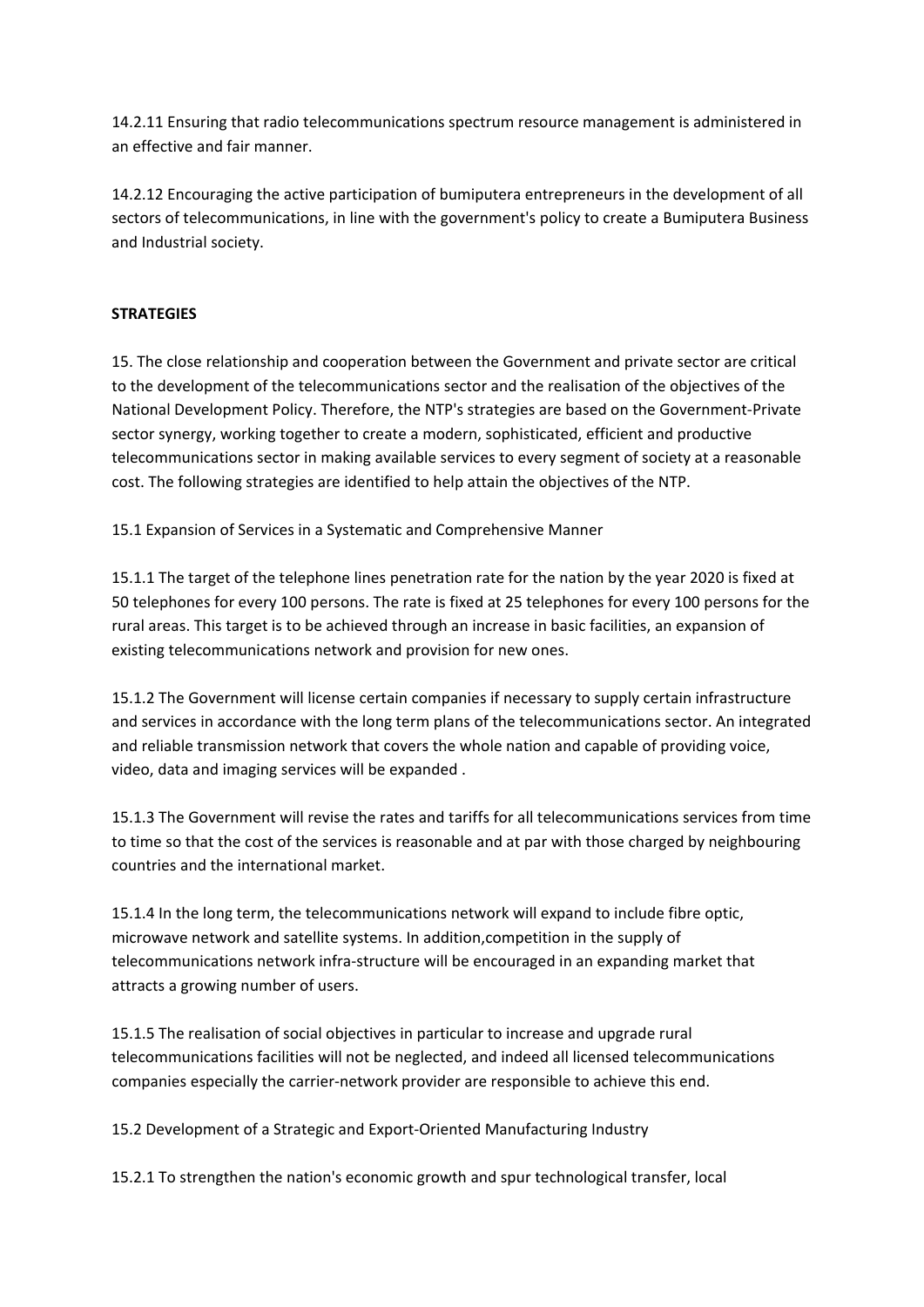manufacturing and assembly of telecommunications equipment are encouraged. Besides ensuring that technological transfer is continuous and to provide more employment opportunities, the local telecommunications industry is expected to gear itself for the export market in a large scale.

15.2.2 To develop the local industry, the use of locally produced equipment is encouraged through licensing regulations for all providers in the telecommunications sector. In addition to that, fiscal incentives are also provided to encourage the growth of the local telecommunications industry.

### 15.3 Encouraging Competitiveness

15.3.1 The NTP's main approach is to encourage a healthy and orderly competition. The telecommunications sector has been opened to competition where basic infrastructure and telecommunications services are operated by private enterprises. The main objective of the telecommunications sector is to encourage competition in the telecommunications sector in order to achieve efficiency and to provide excellent and quality service. This is in addition to the provision of services that will satisfy all users and people, in line with the National Privatization Policy.

o Encouraging competitiveness in the telecommunications sector will be carried out in stages. It will start with value‐added services followed by the provision of infrastructure and other services.

o Competition in this sector will take into account the existence of similiar facilities that are not profitable and problems resulting from different technologies.

o However, competition will not only be encouraged between systems (technology) but also among providers using the same system.

o This element of competitiveness is encouraged at the domestic and international levels by taking into account the nation's commitment in international agreements such as GATT and others.

o Domestically competition in the te1ecommunications sector is implemented by taking into account the development of a new system/infrastructure that emerges from time to time in keeping with the rise in demand.

o Even though on the Whole the NTP encourages competition it does not necessarily mean creating separate systems.

o Even though competition is encouraged the Government is empowered to determine the number of competitors that are economically viable for certain telecommunications system/services. The NTP will provide a healthy environment and equal opportunities to all competitors.

15.4 Research and Development To Enhance The Application of Technology

15.4.1 Those involved in telecommunication are encouraged to carry out research and development (R & D) to support local industrial growth and to speed u transfer of technology. The requirement to carry out R & D will be part of the conditions under which licences will be issued. It is stated that at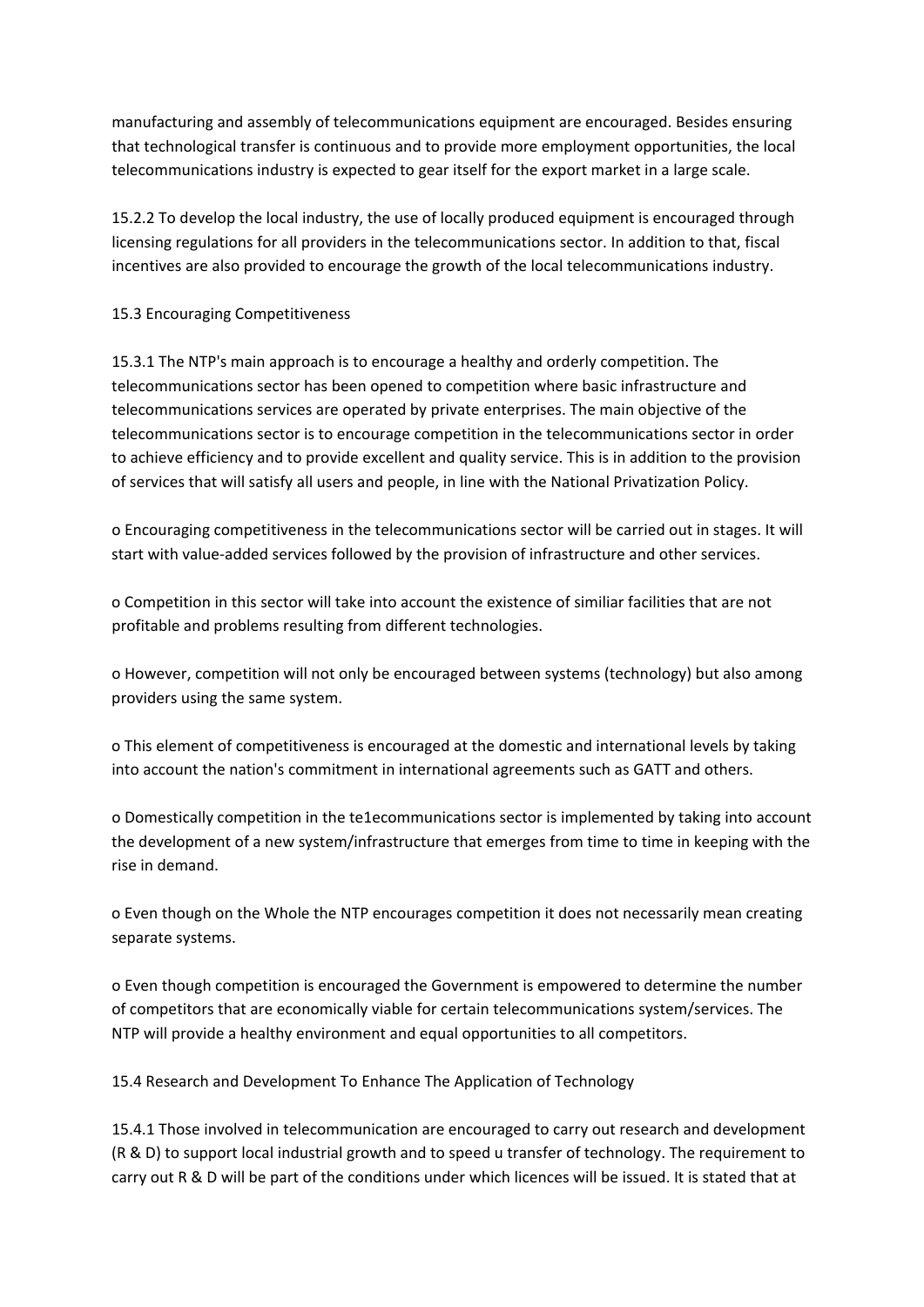least 1% of the annual expenditure should be allocated for R&D purposes. Incentives for R&D activities will also be provided. R&D in certain telecommunications fields should be initiated. Among the important fields identified are information technology and the development of information technology which possesses tremendous potential for expansion through telecommunications systems. R&D should also be made in the fields of cellular technology satellite fibre optics microwave and others.

15.4.2 To enhance the capacity to face the challenges of Vision: 2020 the NTP proposes the setting up of a national research and development institute in he field of telecommunications.

15.5 Development of a Dynamic and Innovative Human Resource

15.5.1 The development of human resource in the telecommunications sector is an important factor in ensuring its success. or this purpose the creation of trained and skilled human resource in all fields of telecommunications must be stressed.

15.5.2 All telecommunications enterprises are encouraged to establish their own human resource training programme. At present the main telecommunications sector provider has its own training programme/plan as well as a human resource development institute. As other companies appear, the training of human resource in this sector must be coordinated. Efforts must be made to set up a national human resource development institute. This institute need not necessarily be run by the Government; indeed it could be operated by the private sector and managed commercially. Overlapping of functions among the providers must be avoided.

15.5.3 The need to create short, middle and long term plans for the training of human resource is imperative.

15.6 Upgrading Rural Telecommunication Facilities

The NTP will continue to emphasise efforts to upgrade rural telecommunications facilities. The main aim of the NTP with regard to the rural sector is to provide telecommunications facilities to every household by 2020. Besides the main provider, which now is required to supply telecommunications services to the rural areas, all telecommunication providers are expected to contribute towards this end.

# 15.7 Encouraging Active Bumiputera Participation

The NTP will continue to encourage bumiputera concerns to enter the telecommunications fields that are closely associated with the need to prepare an infrastructure for an information‐rich society. The NTP supports the aspirations of bumiputera entrepreneurs to participate actively in the telecommunications sector, particularly through their involvement in the following fields:

(i) telecommunications services (ii) manufacturing (iii) research and development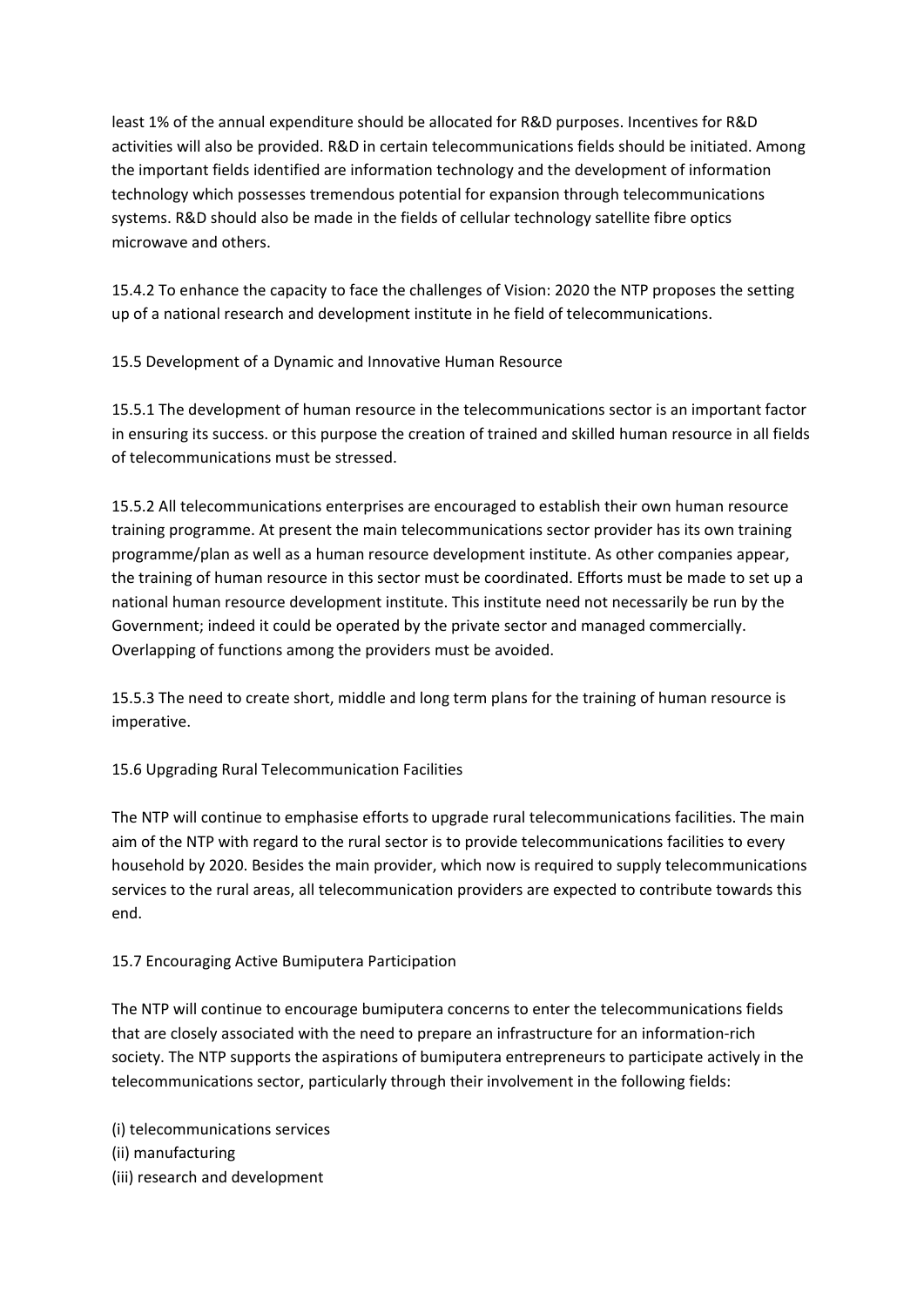### (iv) human resource development and consultancy services

### 15.8 International Strategic Interaction

15.8.1 Basic facilities to link Malaysia with the rest of the world are needed to make the country the regional and international telecommunications hub. At present, Malaysian telecommunications links with the world are made through submarine cable systems with ASEAN and Asia‐Pacific nations. The installation of submarine cables linking her with other countries is being laid. This will continue to be upgraded to expand Malaysia's international network and ease traffic access to North America, Europe, the Middle East and Asia‐Oceania.

15.8.2 Malaysia can also be linked with other countries through satellites. Continued reliance on other countries' satellites will create future problems in terms of security and balance of payments. In light of this, the country needs to have her own satellite.

15.8.3 The provision of basic facilities such as submarine cables and satellites will project Malaysia as a regional and international telecommunications hub besides upgrading telecommunications services in the country.

15.8.4 To project Malaysia's image as a progressive telecommunications centre, the private sector and the Government should step up their participation in international and regional fora. This is important in order to ensure that the nation's interests are continually taken care of. In addition, Malaysia will continue to participate actively in activities organised by international telecommunications agencies.

# **GUIDELINES FOR THE DEVELOPMENT OF TELECOMMUNICATIONS SERVICES**

16.In addition to the strategies to encourage the growth and development of the telecommunications industries outlined earlier, the NTP also proposes a few guidelines for the development of telecommunications services. The NTP proposes that the structure of the national telecommunications sector be revised to ensure a more effective development. The new structure will be as follows:

# 16.1 Future Telecommunications Sector's Structure

The structure of the telecommunications sector in the future will be divided into network infrastructure and te1ecommunication services.

16.1.1 Network Infrastructure

This is further divided into basic network infrastructure and value added network infrastructure.

(i) Basic Network Infrastructure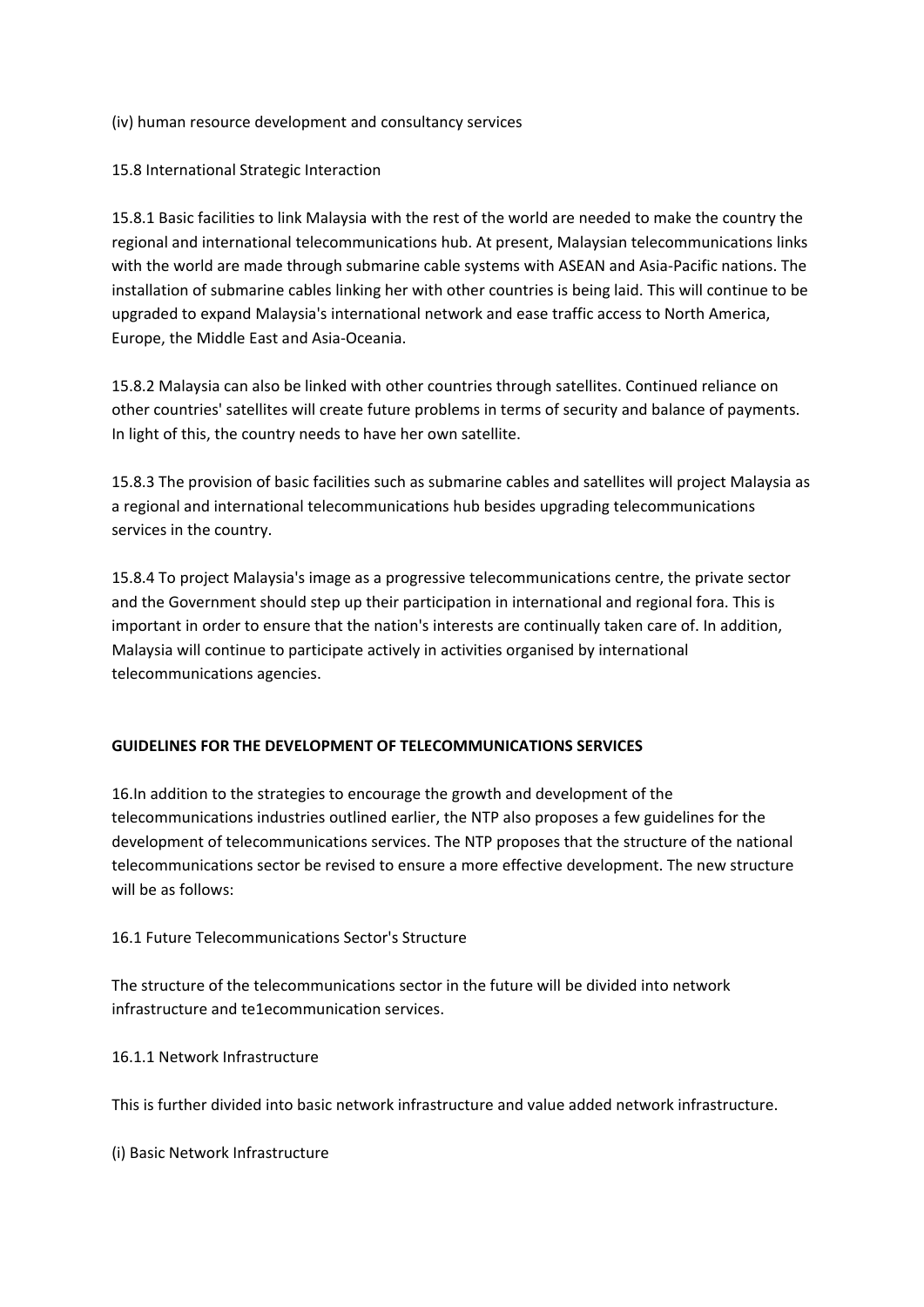This covers user‐provider network and services for personal or public services.

(ii) Value Added Network

The value added network infrastructure provides infrastructure facilities through supplies from basic network providers. Generally, the basic network infrastructure provider also supplies and operates basic and value added telecommunications services.

16.1.2 Telecommunications Services

Telecommunications services are divided into basic and value added telecommunication services.

(i) Basic Telecommunication services

These are services provided by the basic infrastructure facilities such as PTSN (Public Switched Telephone Network) public telecommunications network, PDSN (Public Data Switched Network),telex and trunked telecommunications network or transport network.

### (ii) Value Added Telecommunications Services

These telecommunications services are based or dependent on the infrastructure facilities mentioned earlier for the provision of basic services or other services without building its own infrastructure network. Infrastructure facilities covers hardware as well as software. An orderly competition is needed to provide and manage basic facilities.

### 16.1.3 Corporate Telecommunications Network Infrastructure

This is specially built for internal use, such as the exclusive telecommunications service for institutes, companies, government agencies and the security agencies that are not categorised under the types of providers mentioned earlier. These networks are not allowed to offer the telecommunications services commercially to the public.

### 16.1.4 IT Superhighway Network Infrastructure

The NTP emphasises how important it is for the nation to build a sophisticated IT infrastructure to face the challenges of information technology in the 21st century. Towards this aim, the NTP calls for the building of an IT network infrastructure throughout the nation by supplying fibre optic channels, microwave and satellite network systems in order to create a strong, permanent and reliable IT superhighway. The NTP will encourage the use of the superhighway network by all users for various information services such as data communications, video-conferencing, voice information, fax and other services.

17. To help attain the restructuring of the telecommunications sector mentioned earlier, the NTP proposes the following guidelines: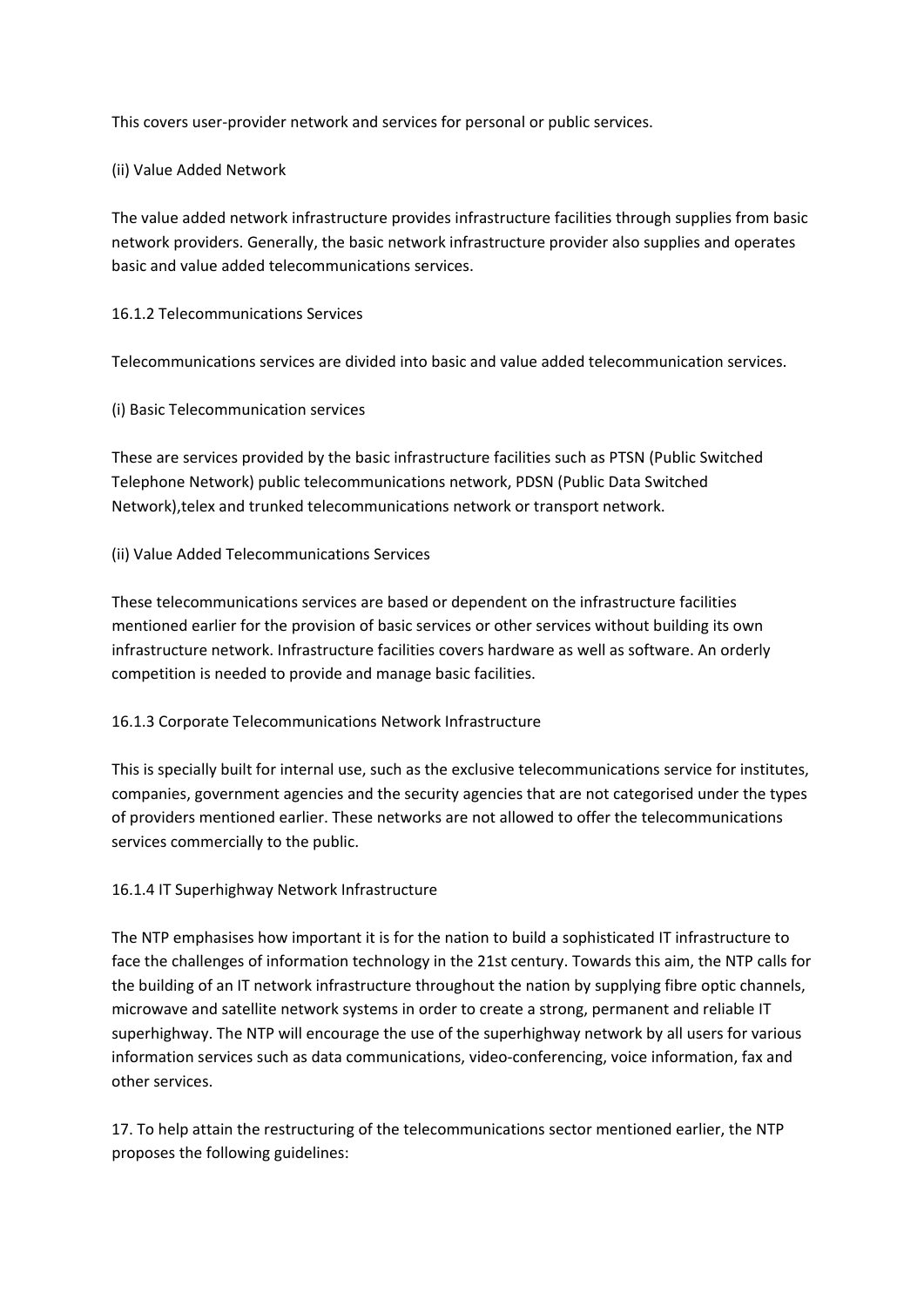### 17.1 Basic Telephony Services

17.1.1 These are provided by the Basic Telecommunications Service Providers who also provide PTSN public telecommunications network infrastructure facilities, besides basic infrastructure for the use of other providers. Generally, the basic telecommunications network infrastructure contains the switching system component, local line network (cable and radio communications) and transmission system at national and international levels.

17.1.2 Competition in the supply of telecommunications services can be introduced separately in three stages, i.e. basic telephony services at local, international and national network (trunked). Competition is introduced to the trunk dialling service through fibre optic networks, satellite and microwave systems. Competition for international service is introduced too and will soon cover local areas. Certain aspects are taken into account when considering the introduction of competition for the provision of basic telephony services. These include telephone line penetration rate, the growth rate of telecommunications services in rural and urban areas, reasonable service charge and infrastructure wastage. Therefore competition is introduce in an orderly and selective manner. Competition can encourage use whereby it brings about a lowering of service charge besides enhancing the quality of service. At the same time,competition helps the nation's economic growth.

17.1.3 Studies of the Gross National Product (GNP) growth rate show that the telephone line penetration rate will increase from 12 telephone lines for every 100 persons in 1993 to 30 lines for every 100 persons in 2005. This means that the NTP's aim of providing 50 telephones lines for every 100 persons by 2020 is within reach and introducing competition is the best method to achieve this objective.

17.1.4 A study of consumer needs has shown that the demand for telephony services in terms of basic line capacity will increase from 64 kbps to 150 Mbps.This target will be achieved when the nation's export of value added products increases and there is a demand for EDI services and that the intelligent network has been built.

17.1.5 Basic telephony services will continue to be modernised through the introduction of digital services and network to meet the increasing demand. The process of digitalising its existing analogue network will continue to be encouraged. The restructuring will change the network's basic standard, including the numbering scheme, and the installation rocedures from hierarchy to mesh. Wiring procedures will change from normal cable to fibre optics.As a consequence, the need for different types of competent personnel will change from time to time.

# 17.2 Supplementary Services

17.2.1 These are services that come together with basic lecommunications services. These services include payphone, telefax, leased circuit, toll free number, voice information, home country direct, datel, tie line, faxplus, bureau fax and other services.

17.2.2 Licences are required for payphone and voice information services. Other supplementary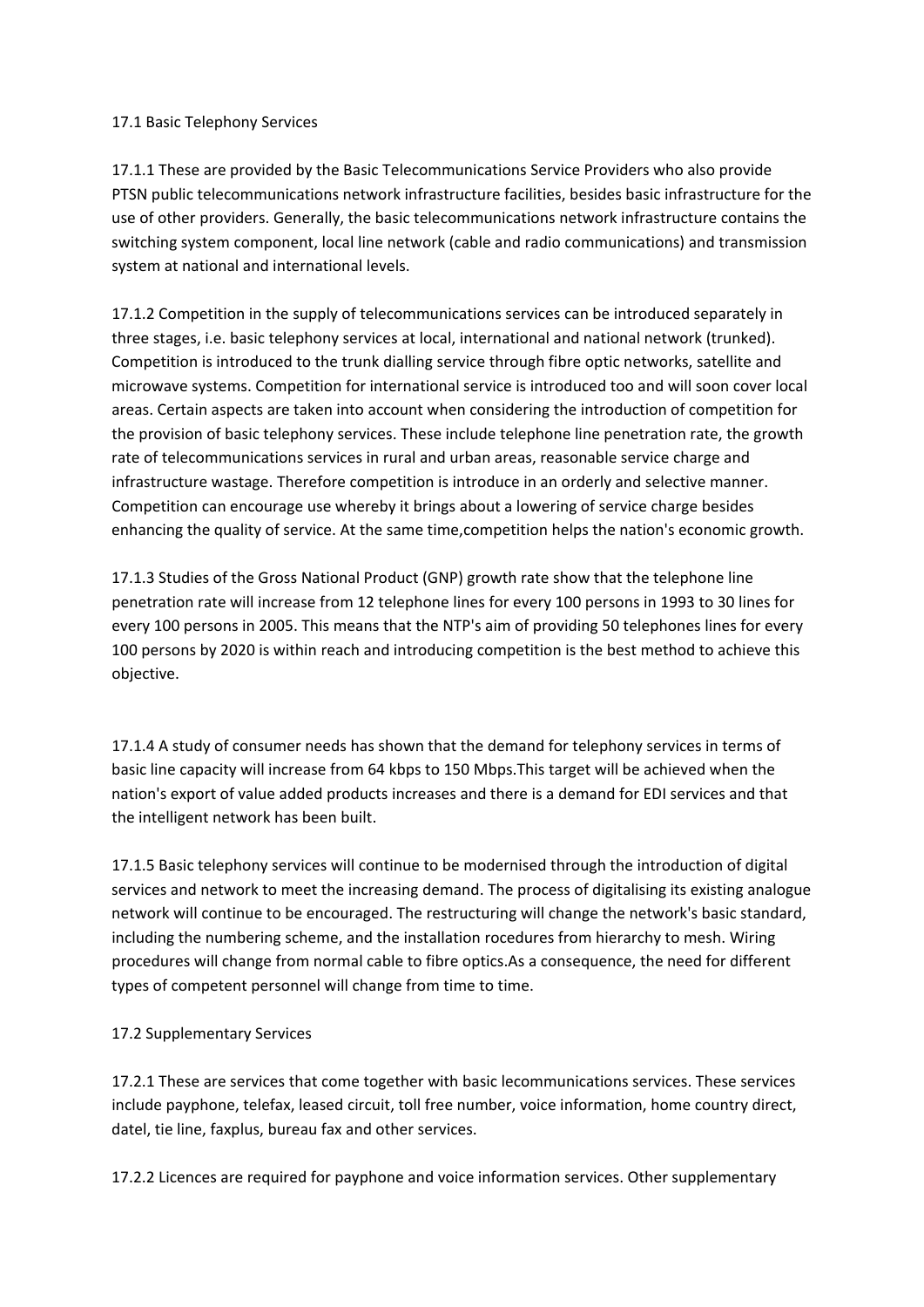services are allowed on condition that they use approved equipment.

17.2.3 The payphone service is a form of social service for the convenience of the people. They can make calls using coins, prepaid cards or credit cards. At present, there are two payphone service operators in the rural and urban areas. Competition is encouraged for the provision of this service and the NTP urges the implementation of uniform prepaid cards.

17.2.4 The voice information service is the latest service with tremendous potential where the latest information on various subjects, is relayed to users who dial special numbers given. This service is open to competition.

17.3 Data and Information Facility Services

17.3.1 These services meet the need for the relaying of information which results from the integration of computers and telecommunications technology. The types of services under this category include MAYPAC, MAYCIS, DIGITALINE and ISDN services. Each service has its own technical features and the choice of service is dependent on the bit rate to be transmitted,the cost of the service, and the standard of the equipment used.

17.3.2 Competition in the setting up of data service in the form of Value Added Network Services‐ VANS is encouraged for both national and international services. VANS is important to meet the needs of the national EDI where all business transactions are done electronically. Local VANS companies are encouraged to establish joint ventures with the main VANS provider at the international level so the service can be operated economically.

17.3.3 ISDN is the latest service that encompasses data, image and voice. It can interact with other data and voice services. It also provides various subscribers facilities such as caller‐number and conferencing facilities.

17.4 Messaging and Text Transmission Services

17.4.1 These services transmit information in the forms of messages and texts and cover Telemail, Telex and Telegram services. The use of these services has decreased owing to the emergence of more sophisticated services, but they will still be maintained.

17.5 Radio Communications Service

17.5.1 This is a rapidly growing service due to the sophisticated technological development in the semiconductor and digital processing fields. The availability of frequency band and radio path, which has been limited until recently, has been solved and higher frequency bands have already been used.

17.5.2 To ensure the continual rapid growth of the telecommunications services, monitoring through computerised frequency management system will still be carried out. To make the service more complete, rearrangement of the frequency bands used is done from time to time to provide access to other services if needed.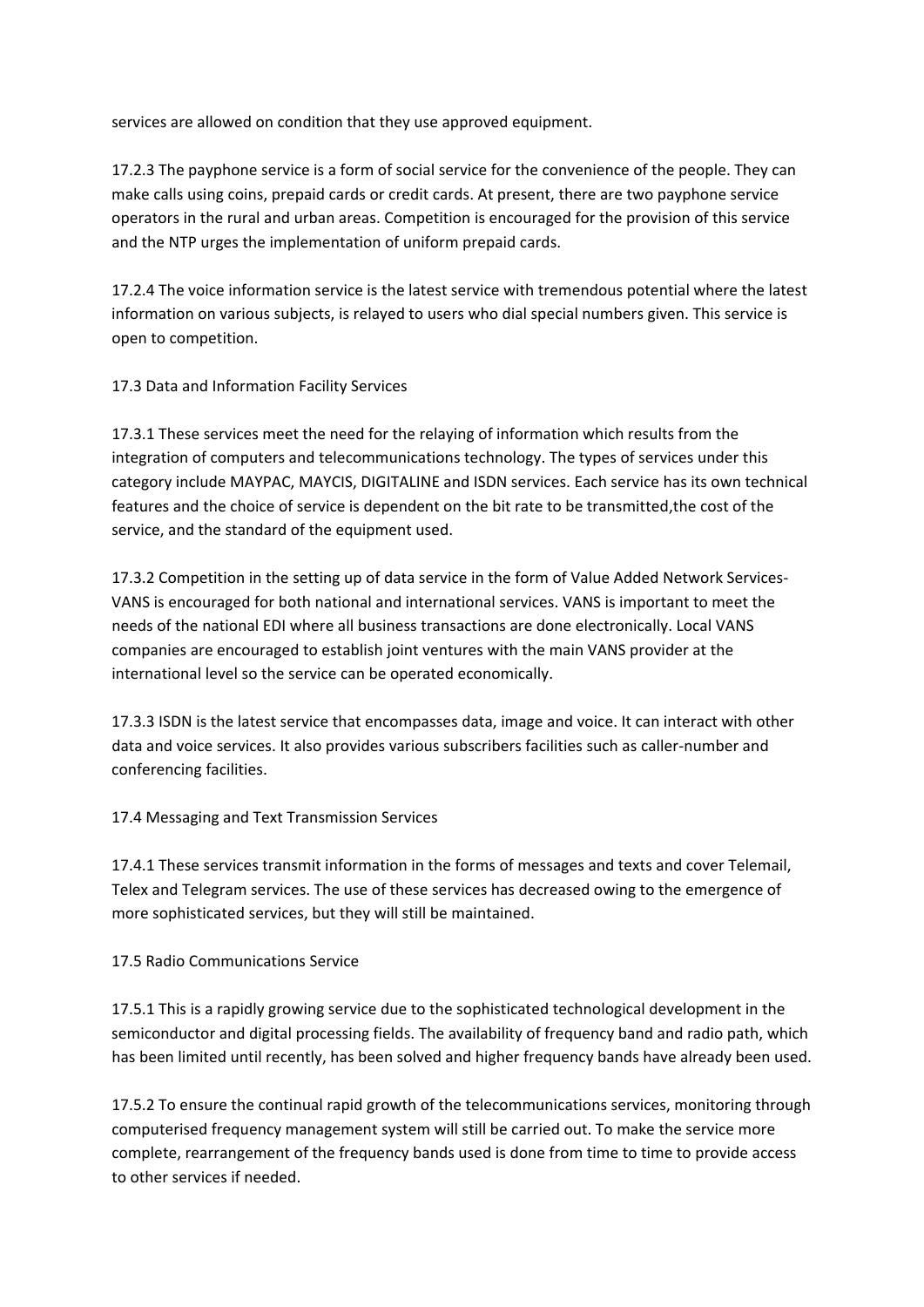17.5.3 Radio communications service covers various types of services, such as mobile radiophone, CT2, satellite, maritime, amateur radio, high frequency radio, leased channel and others.

17.5.4 The mobile radiophone service is the most popular radio communications service among users. This service includes cellular telephones, trunk radio, pager and CT2 services. All of these services require licences and competition is encouraged. However, the use of overlapping frequency bands must be avoided through proper coordination at national and international levels. Even though competition is encouraged, the entry of new companies must be based on detailed technical study and the resultant real rearrangement of frequency bands on a case-by-case basis.

17.5.5 The trunked radio service provides mobile radiophone service to radio users who share a common frequency to operate local or area-wide service. For the purpose of improving the quality of service and the coverage area, technical suitability studies need to be done from time to time.

17.5.6 The paging service is a one‐way radio service that relays messages to the subscribers through voice and/or alpha‐numeric forms at local, national and international levels. As there have been many licences issued for this service, a study must be carried out to maximise the use of radio frequency. One of the approaches proposed is to merge local companies to provide the nationwide service.

17.5.7 The cordless telephone service is a wireless telephone service used by mobile users but their movements are limited to an area of only 100 metres. At the moment, it is only limited to making calls. The plan to integrate paging services in CT2 equipment will increase the capacity of this service. Competition is encouraged and the participation of bumiputera equity, as well as the use of local equipment, are stressed. This service should also be enhanced by using new technology, such as the CT'3 and the Personal Handy Phone (PHP).

17.5.8 The satellite technology service has tremendous potential and should be encouraged, especially since the nation requires sophisticated telecommunications services that could help her achieve Vision 2020 of turning Malaysia into an industrialised nation. Malaysia needs her own satellite network to support the development of her telecommunications sector. The NTP encourages the maximum use of the country's satellite. Existing satellite services include the Intelsat Business Service (IBS), VSAT and TVRO. The TVRO service enables the country to make use of international satellite services to obtain the latest in news, sports and entertainment. The NTP aims to use TVRO as part of the telecommunications infrastructure for the dissemination of information to the people. Telecommunications services in this country has tremendous potential of rapid expansion as we head towards the 21st century.

### 17.6 New Services

New international services, such as IRIDIUM Project 21, INMARSAT, PCN/PCS video‐conferencing and telecommuting require proper planning with regard to the scope of competition, the needs of users and the technicalities involved. The NTP will encourage the introduction of these new services through an equitable issuance of licences.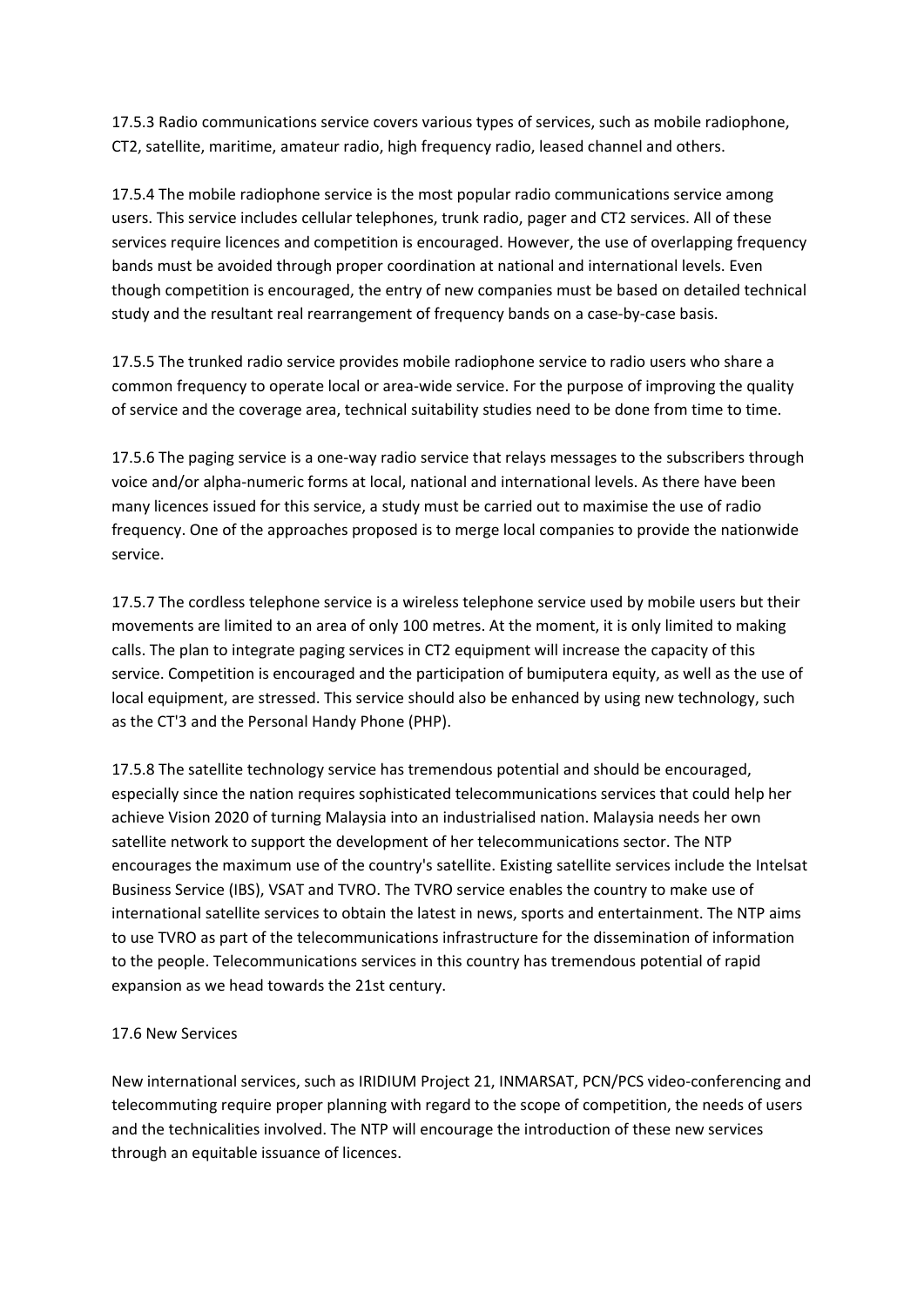### **THE MAIN ISSUES OF SUPERVISION**

#### 18 Supervision

The Government will continue to be responsible for the supervision of the telecommunications service sector to ensure that the interests of consumers and providers are protected and balanced. The Government will continue to ensure that the interests of the nation are given priority over other interests. The main issues which continually attract attention are licensing, spectrum management, interconnection, tariffs, standards and quality of service.

### 18.1 An Orderly Licensing System

The NTP will encourage a telecommunications network/service infrastructure licensing system that is orderly, efficient and effective. The issuing of licences will be carried out through a bidding or an open tender system to respondents who are qualified according to the criteria of the Licensing Board.

### 18.2 An Efficient and Equitable Spectrum Resource Management

Spectrum resource will continue to be managed in an orderly and equitable manner and will be used as the basis for the creation of a complete radio communications network system. The NTP will resolve the problem of overlapping frequency at shared borders. It will ensure an equitable allocation of frequency bands among neighbouring countries. Further to this, the NTP will ensure that a national frequency centre is established.

### 18.3 Tariff Design

The NTP will emphasise the formulation of a tariff structure which takes into account the interests of various parties. It has to benefit consumers and ensure reasonable returns to the providers based on the principle of equitability and guided by market factors. It should also be subjected to changes in the Consumer Price Index (CPI). The tariff between one provider and another should be based on the principle of fair play. It should take into account the interests of all parties, i.e., the rate of return to providers, as well as quality of service for users.

### 18.4 Network and Service Standard System

The NTP will emphasise an orderly and comprehensive network and service standard system. The standard system is geared towards the streamlining and synchronisation of the designs and types of national telecommunications network and systems. The streamlining of standards will, cover aspects of the numbering plan, access, interconnection, wiring, the safety of users' equipment and billing integrity.

### 18.5 Numbering and Accessibility Plan

The NTP will encourage the setting up of a comprehensive and integrated numbering plan among